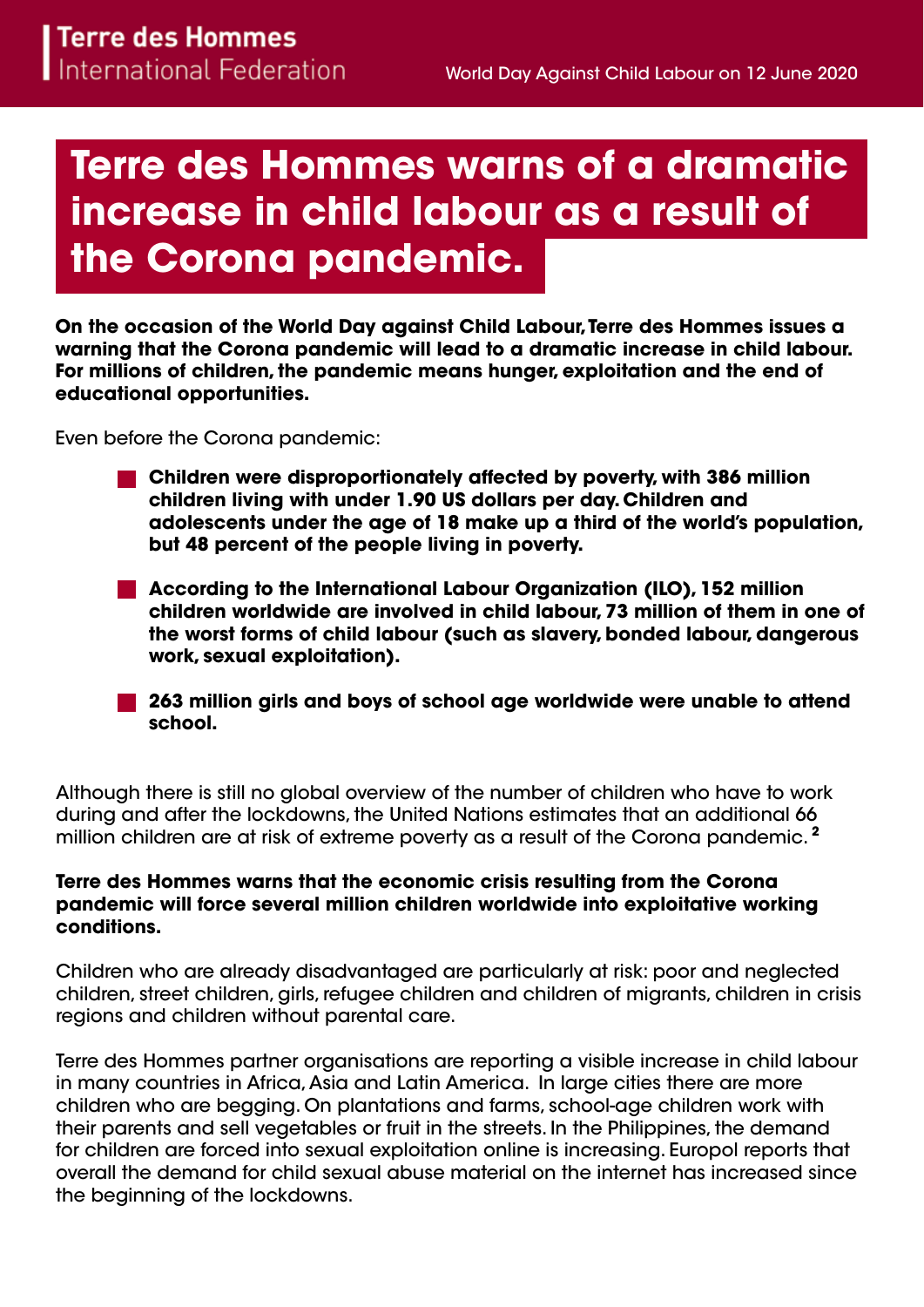# **Loss of educational opportunities leads to exploitation of children**

According to UNESCO, 1.5 billion students in 188 countries were unable to attend school during lockdowns in May. The school closures acutely contribute to malnutrition and hunger as many children are losing the most important and often only daily meal. According to the World Food Programme, at least 365 million children are currently affected.

- **It is feared that in poorer countries many girls and boys will completely lose their connection to education and will not return to school at all, as they have to contribute to the family income or the families can no longer afford to attend school.**
- **Children from poor families who live in areas without electricity or who cannot afford computers and internet connections, have no opportunity to continue to learn during a lockdown and fear that they will lose their access to education.**
- **Schools and programmes for children, such as protection centres or youth centres, are also currently failing in their function as early warning systems. The pandemic has effectively hidden from sight occurrences of domestic violence in families as well as attempts by employment agencies or moneylenders to recruit children as workers. Terre des Hommes partner organisations report from India and Zimbabwe that more and more children - girls and boys alike - are running away from home and living on the streets where they are at risk of exploitation.**

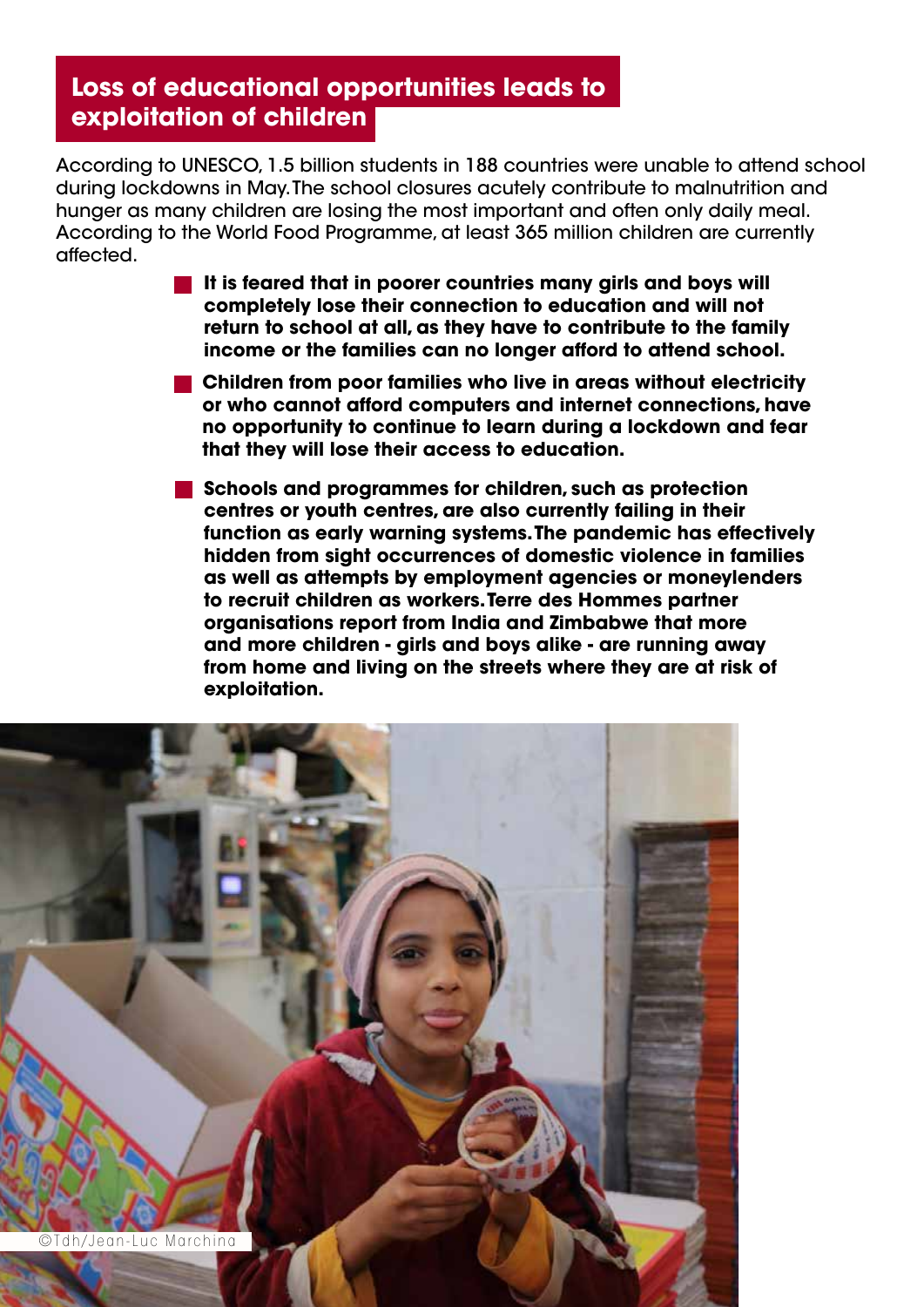## **Loss of income plunges families into extreme poverty: The example of India**



India has the highest number of child workers (in absolute figures). According to estimates by the Indian Campaign Against Child Labour (CACL), 40 million children were working before the outbreak of the Corona pandemic.

The lockdown has hit day labourers and migrant workers particularly hard - and thus a large majority of the population.

- **90 percent of Indian workers are employed in the informal sector and they work without a contract or social security. Most of them are daily wagers without any safety net, who work far away from home in agriculture or on construction sites. In addition, millions of workers from factories were dismissed with the lockdown and often outstanding wages were no longer paid. <sup>2</sup>**
- **After only a few days of lockdown, families were starving. Although the Indian government has started a programme for the distribution of food many in need families were left behind. If families are registered in their place of birth but work in another state they have no right to state aid. Particularly discriminated groups, such as so-called "caste-less" communities in the countryside, the hundreds of thousands of homeless people and "sidewalkers" in the big cities received no help.**
- **Already in the first weeks of the lockdown, school children all over India started to work selling fruit or vegetables, work in households or in the fields.**
- **Terre des Hommes partner organisations report that families impoverished by unemployment are increasingly borrowing money to buy food or pay rent. Money lenders speculate with the need, demand excessively high interest rates and target people who are not only extremely poor but also belong to a discriminated group. 99 percent of the population who live in debt bondage or other forms of modern slavery are members of the so-called lower castes or caste-less (Dalits). If families cannot pay as expected, the moneylenders demand that a family member work off the debts, often this is a child. <sup>3</sup>**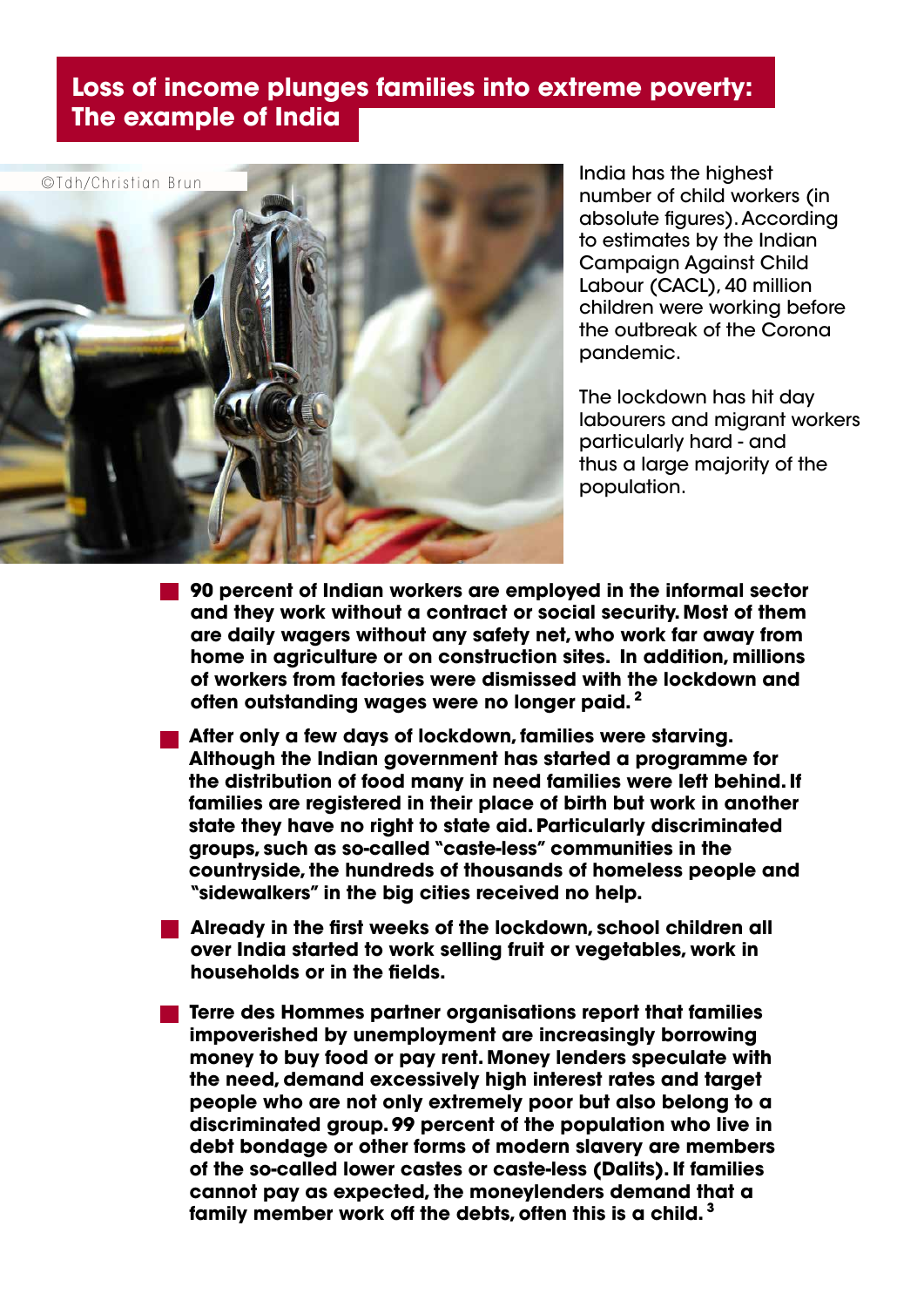### **Terre des Hommes demands that national governments, the European Union and the international community give priority to the needs of children in their Corona aid programmes.**



- **The opening of schools after the lockdowns should be accompanied by nationwide reintegration campaigns to prevent children from dropping out of school.**
- **Food or direct aid to families in need is indispensable in the acute phase and to prevent negative medium and long-term consequences, such as child labour.**
- **Local authorities must work with farms in the formal and informal sectors to end the occurrence of child labour. Internationally operating companies must also be particularly vigilant in scrutinising their supply chains to detect and end child labour. Terre des Hommes encourages companies not to immediately leave areas and production sites where child labour have been identified in their supply chains but – instead – to engage actively to improve the situation.**
- **The EU and its Member States are currently negotiating the Neighbourhood, Development and International Cooperation Instrument (NDICI) regulation. The upcoming German EU Presidency should take a leading role in being vocal to ensure that the interests of children are to be given high consideration when this fund is allocated. Investments in the key services for children, for example in health and nutrition, education and protection against violence is particularly effective.**
- **In view of the medium-term consequences of the crisis, long-term and structure-building development measures must not be scaled back. Social security and education systems must be strengthened.**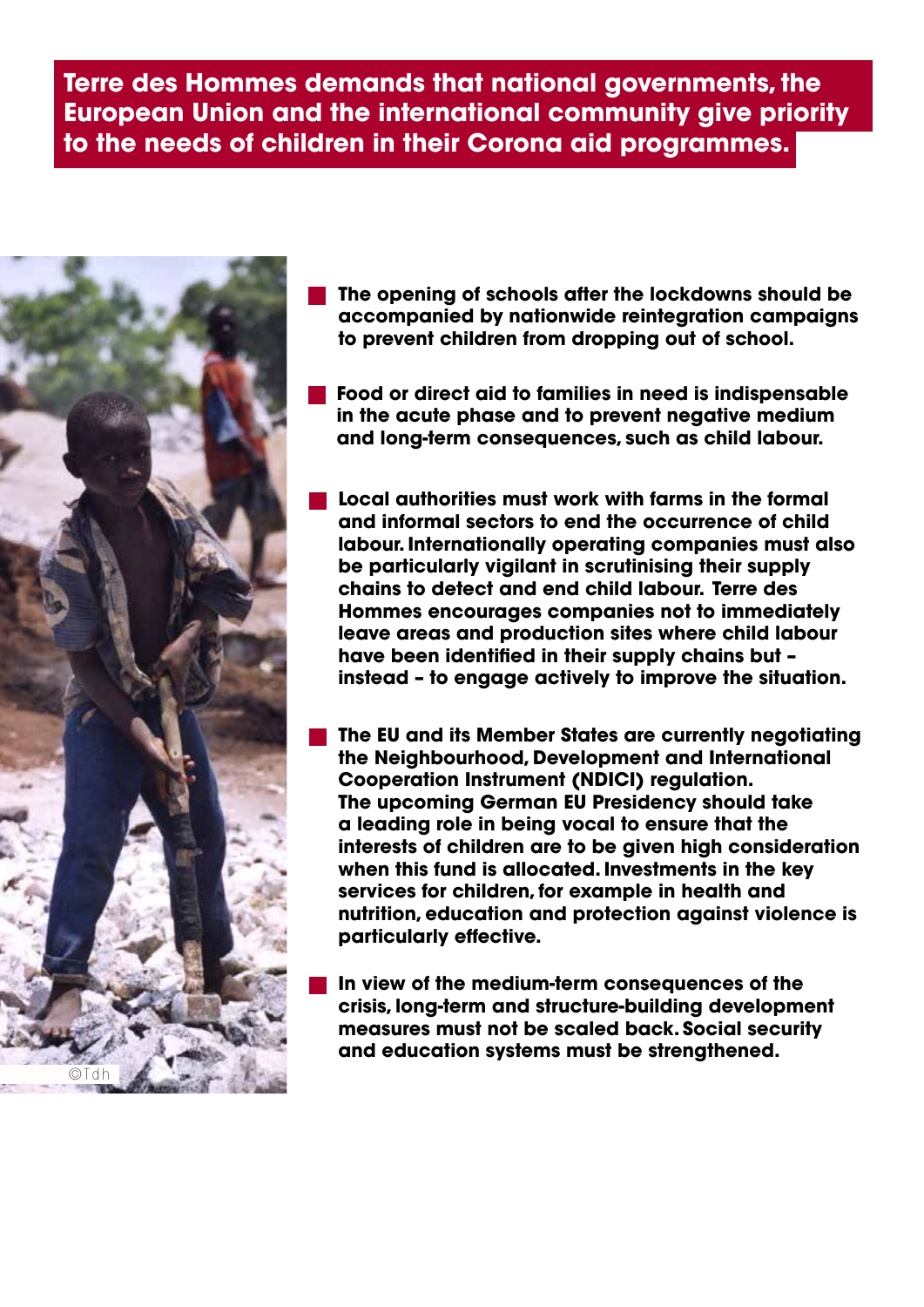## **Children from India and Zimbabwe report on their situation:**

**\*all names are changed**

#### **Shackman, 18 years, Zimbabwe**

**o**" afraid they have to sell themselves to men. CC When I woke up this morning, I cried. It's very difficult with us. I see many children,<br>even very small ones, selling something on the street now: vegetables, some<br>onions. They carry little baskets on their heads and of even very small ones, selling something on the street now: vegetables, some onions. They carry little baskets on their heads and offer their goods. They have to be very careful, because the police chase away everyone on the street, including children. Some policemen even beat them. But we have to eat something, the children need the money. I don't understand many parents: they send their children on the street to earn a little money. Why don't they go themselves? Another problem is that in many families there is beating. Now children have nowhere to go, the school cannot help, nobody. I know five girls who ran away from home in the last few weeks. They live on the street, they have to beg. I'm

#### **Tim, 17 years, Zimbabwe**

We are now in our sixth week of lockdown. I don't mind being at home in itself. But<br>what scares me is that my grandma hardly eats at all anymore. We're running out of<br>food and money. She won't eat anything. How can I hope what scares me is that my grandma hardly eats at all anymore. We're running out of food and money. She won't eat anything. How can I hope for a better future when not even the next meal is safe? I have to go and fetch water every day, it takes almost six hours! The community cannot keep up the water supply, not a drop comes out of the water cranes. We still have a few wells, but you can imagine how full it is there, a big crowd. Six hours of queuing every day. We have no choice but to take the risk. I'm afraid I'll get infected.

What we need is water, food and access to the library! <sup>33</sup> Every day my future prospects get worse: I go to high school and learn math and science: physics, chemistry. It's quite demanding and I have to learn a lot. So far, I have been going to the school library. I can't afford books. And I can't afford internet or a mobile phone either. We don't even have electricity at home, it's far too expensive for us. That's why I can't get information for school from the internet. The school library is closed. There is nothing I can do! How am I supposed to get back into class?

#### **Ritu, 12 years, housemaid, India (Davanagere in the state of Karnataka, 250 km northwest of Bangalore, population approx. 435,000)**

Ritu has been working as a maid since the beginning of the lockdown. Until then, she and her two brothers went to the public school in their slum area. Her father got the family through as a garbage collector but food was always scarce. Since the lockdown on March 23, the schools have been closed and Ritu's father is not allowed to work. Already two days after the lockdown the family had neither money nor supplies. Ritu's father has found employment for his daughter with a middle class family. She washes, rinses and cleans for them daily and earns 1,000 rupees a month, the equivalent of about 12 euros. This work is illegal, both because of the curfew and because young people in India are not allowed to work until the age of 14. Since Ritu's family neither owns books nor can afford electricity or an internet connection, Ritu cannot study, even if she had the strength to do so in the evening after work.

a better job one day. I don't know if I can go back to school, **22** says Ritu. CC My parents always sent my brothers and me to school. We hoped that we would get a better job one day. I don't know if I can go back to school, 22 says Ritu.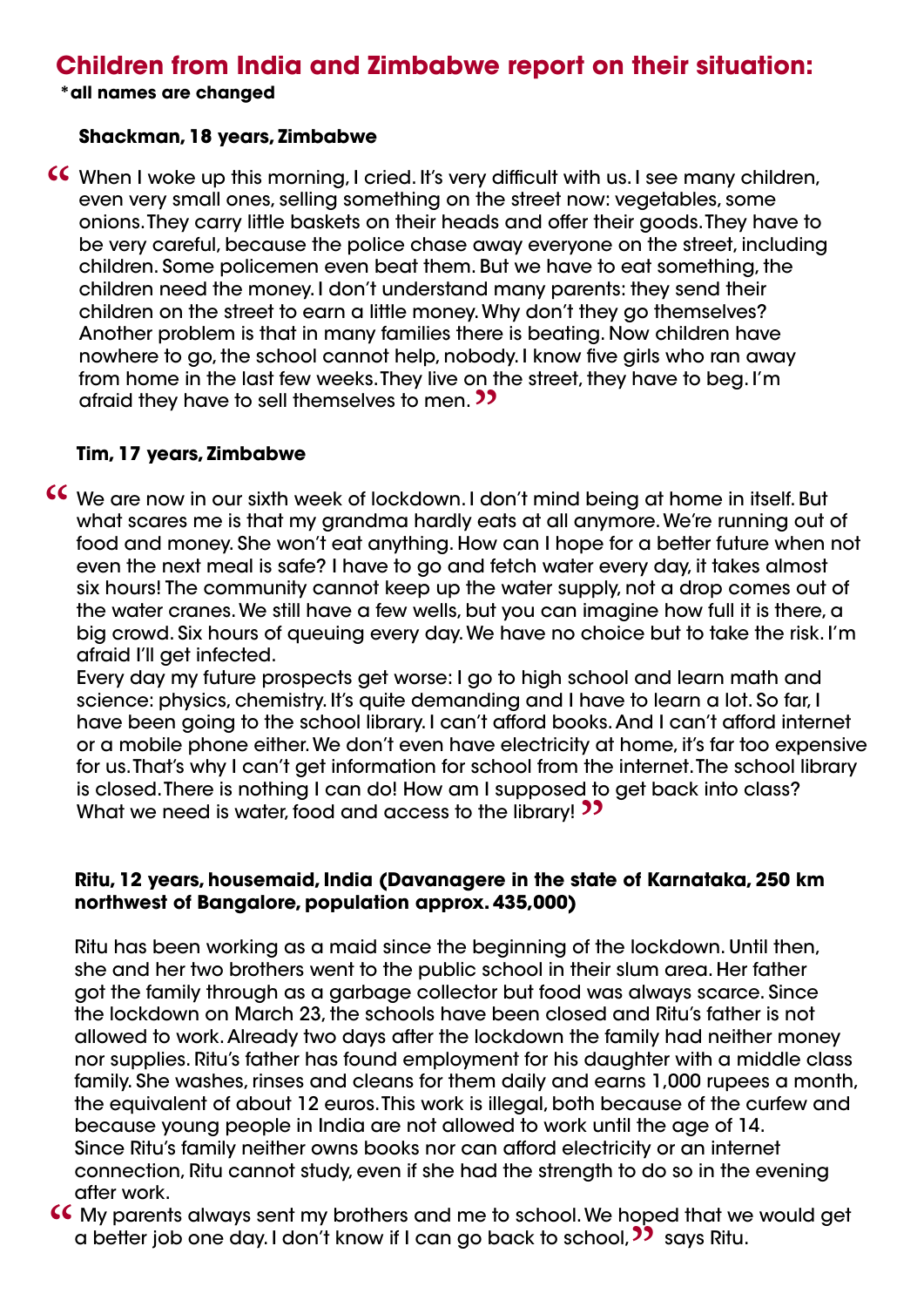### **Ravi, age 12, construction worker, India**

Ravi's mother is a cleaning lady; the father is a garbage collector. The family lives in a poor district of the city of Devanagere in the state of Karnataka in India. Ravi went to the sixth grade of the public school in his neighbourhood. Since the lockdown he has been working on a construction site, which is illegal both because of the curfew and the ban on child labour. But only a few days after the curfew began on 23 March, all the family's money was spent. Neither parent can work because of the curfew. The family has debts which they had to take out to pay a doctor's bill - there is no health insurance for garbage collectors and cleaning ladies. Now they cannot pay the instalments. The moneylender has already asked if Ravi will work off the debts. The boy brings 250 rupees' home from the construction site every day, about 3 euros. That is just enough for food.

charge more interest. 22<br>**Anamika and her three I** want to go back to school. I want to study. But how are we going to pay the debt? We'll probably have to borrow more money to pay the rent. And then the charge more interest 2 debt? We'II probably have to borrow more money to pay the rent. And then they

### **Anamika and her three primary school age children, farm workers, India**

Anamika lives with her husband and three children in a village in the Kushinagar district of the Indian state of Uttar Pradesh. The family belongs to the Mushari minority, a group considered to be casteless. The Mushari were nomads who lived on cattle breeding. Today, the approximately 10,000 families in Kushinagar are settled but do not own land. Anamika is in her mid-20s, she does not know exactly, because her birth was not registered. She works as a day labourer on a big farm, her husband works on building sites, also as a day labourer.

- cooperate if we don't want to starve, 22 Anamika says<br>families, Anamika had nothing to eat a few days after t<br>construction site where her husband worked is closed. CC We have done everything so that our children can go to school. Now they have to<br>cooperate if we don't want to starve, 22 Anamika says desperately. Like all Mushari<br>families Anamika had nothing to eat a few days after th cooperate if we don't want to starve, **22** Anamika says desperately. Like all Mushari families, Anamika had nothing to eat a few days after the lockdown on March 23. The
- oice.**??**<br>De three C We could start on a big farm. They pay daily, but much less than usual. Just enough<br>to feed us once a day. They know we have no other choice.<br>O They pick vegetables<br>and watermelons and load the harvest onto trucks. The t to feed us once a day. They know we have no other choice. **I** They pick vegetables and watermelons and load the harvest onto trucks. The three children went to primary school. Now they all work together.
- **CC** We won't make it otherwise 22, says Anamika. She wants to avoid at all costs that the family has to borrow money. Because she knows that moneylenders charge his interest rates. Interest that they could never pay. the family has to borrow money. Because she knows that moneylenders charge high interest rates. Interest that they could never pay.
- **I want my children to go back to school when the lockdown is lifted. I have worked all my life for this! But I don't know if we can do it. ??**<br>Of the 10.000 Mushari families in Kushinggar district. 4.000 are currently wor

my life for this! But I don't know if we can do it. 22<br>Of the 10,000 Mushari families in Kushinagar distr<br>large farms with their children. Of the 10,000 Mushari families in Kushinagar district, 4,000 are currently working on large farms with their children.

Annex

2.This occurred, for example, at one of the world's largest textile locations, the southern Indian state of Tamil Nadu with 3.2 million employees. 3.While illegal since 1976, this system still exists in practice. It is estimated that 8 million adults and children in India work in a form of slavery such as debt bondage, forced labour or the so-called "Sumangali system" with temporary work, forced and child marriages. Children who work off their family's debts slave away in households, in brickworks, on building sites and in agriculture. Since their minimum wage is never enough, the "debts" grow constantly and the children have no chance to escape this vicious circle.

<sup>1.</sup>Children whose parents work in the informal sector - as street vendors, housemaids, garbage collectors, construction or farm workers - are particularly affected during the global lockdowns. Worldwide, 2 billion people work in the informal sector without any social security such as health or unemployment insurance. According to estimates by the International Labour Organization, 1.6 billion people in the informal sector lost their income in May 2020 because they were unable to work due to lockdowns. In emerging and developing countries, up to 95 percent of people work in the informal sector.